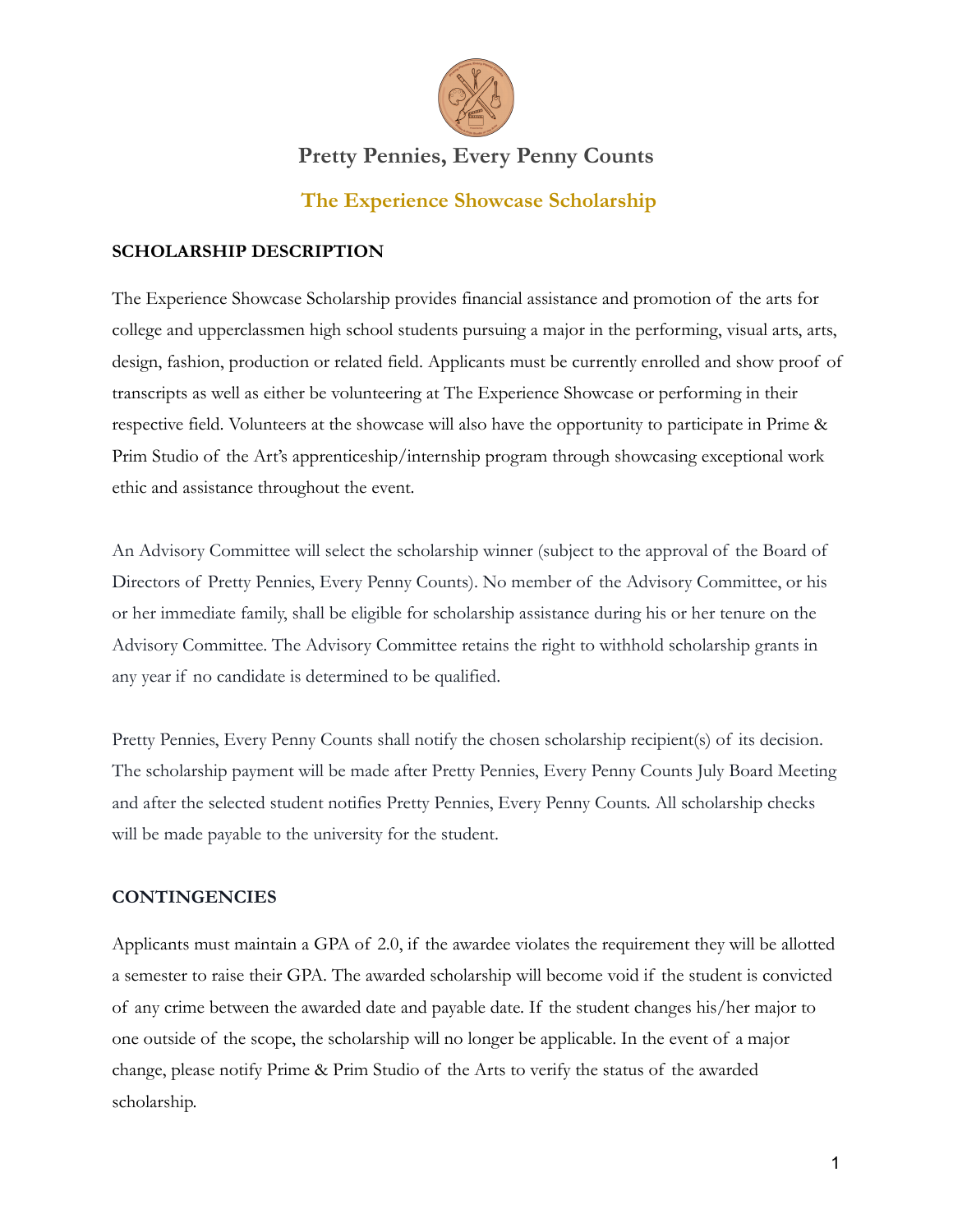

### **VOLUNTEERS**

To be considered for The Experience Showcase Scholarship, participants must clock a combined 15 hours of volunteer work at Prime & Prim Studio of the Arts. Participants may choose between the events listed below. A separate sign-up document will be provided after completion of the scholarship application.

- 1. Set Design
	- **a. Dates and Times TBD**
	- b. Assisting with the artistic design of props and other set pieces for The Experience Showcase
- 2. Extra in The Experience Showcase
	- a. **10/29/2022**
	- **b. Times TBD**
	- c. Performs as a non-speaking member of a scene in stage, motion picture, or television productions: Stands, walks, or sits in scenes as background for stars actions, or performs actions requiring special skills.
- 3. Ushers/Seating for The Experience Showcase
	- a. **10/29/2022**
	- **b. Times TBD**
	- c. Responsible for assisting guests to their seats and helping at the ticket booth
- 4. Behind the scenes attendee for models in The Experience Showcase
	- a. **10/29/2022**
	- **b. Times TBD**
	- c. Working backstage during The Experience Showcase fashion show assisting models during wardrobe changes as well as hair and makeup. Assisting production throughout behind the scenes interviews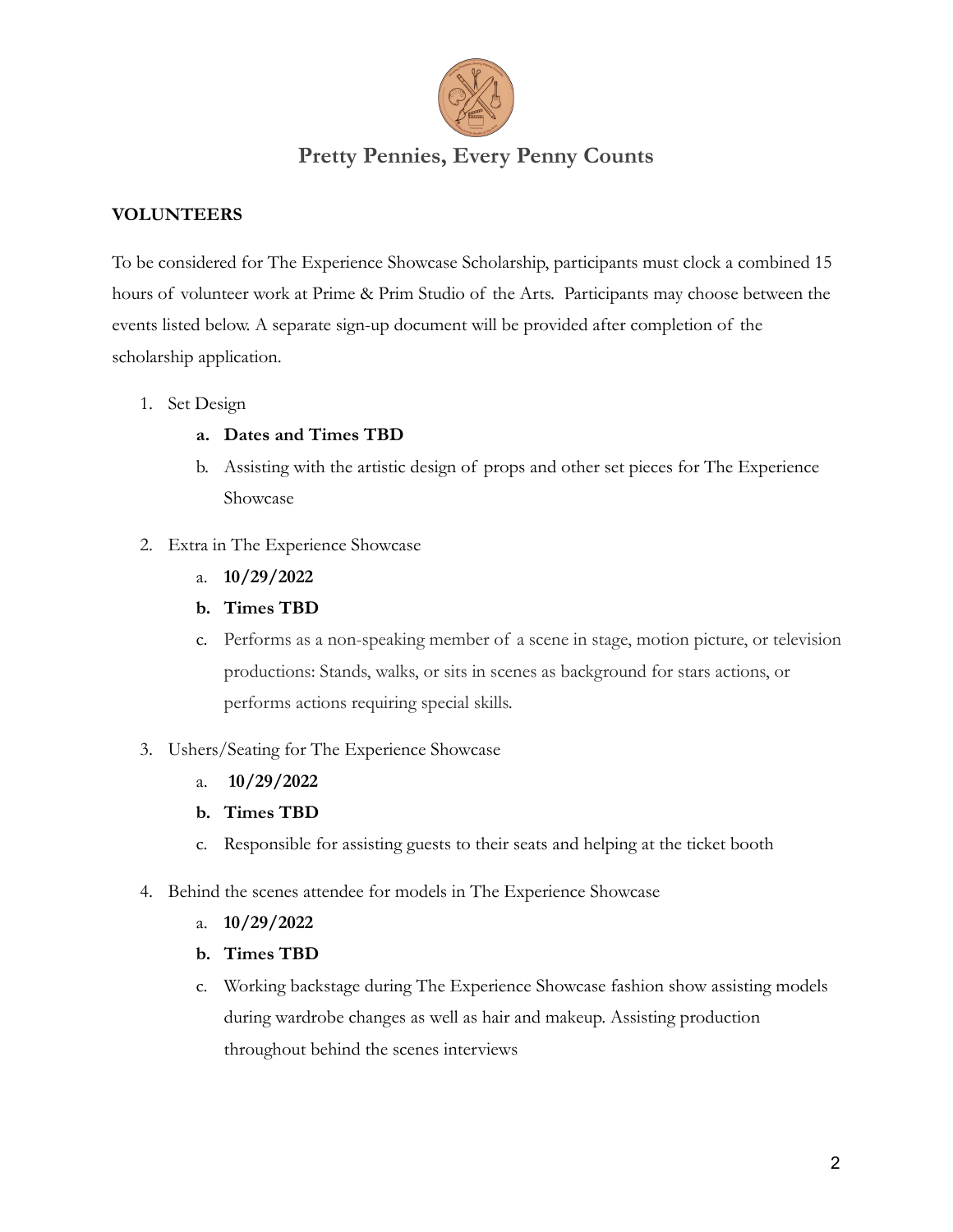

- 5. Set-up/Breakdown for The Experience Showcase
	- a. **10/29/2022**
	- **b. Times TBD**
	- c. Assisting with pre-event set up and organization as well as post-event duties such as set breakdown and clean up
- 6. Volunteer for Schmooze Night
	- a. **10/28/2022**
	- b. **5:30PM-10:30PM**
	- c. Assisting staff with operational duties during the event. Included but not limited to working the ticket booth and temperature checks, game night score cards, passing out food and drinks, set-up/ break-down

#### **BENEFITS**

- 1. Industry Field Experience
- 2. Career Mentor & Development
- 3. Confidence
- 4. Apprenticeship Job Opportunities

#### **APPLICATION**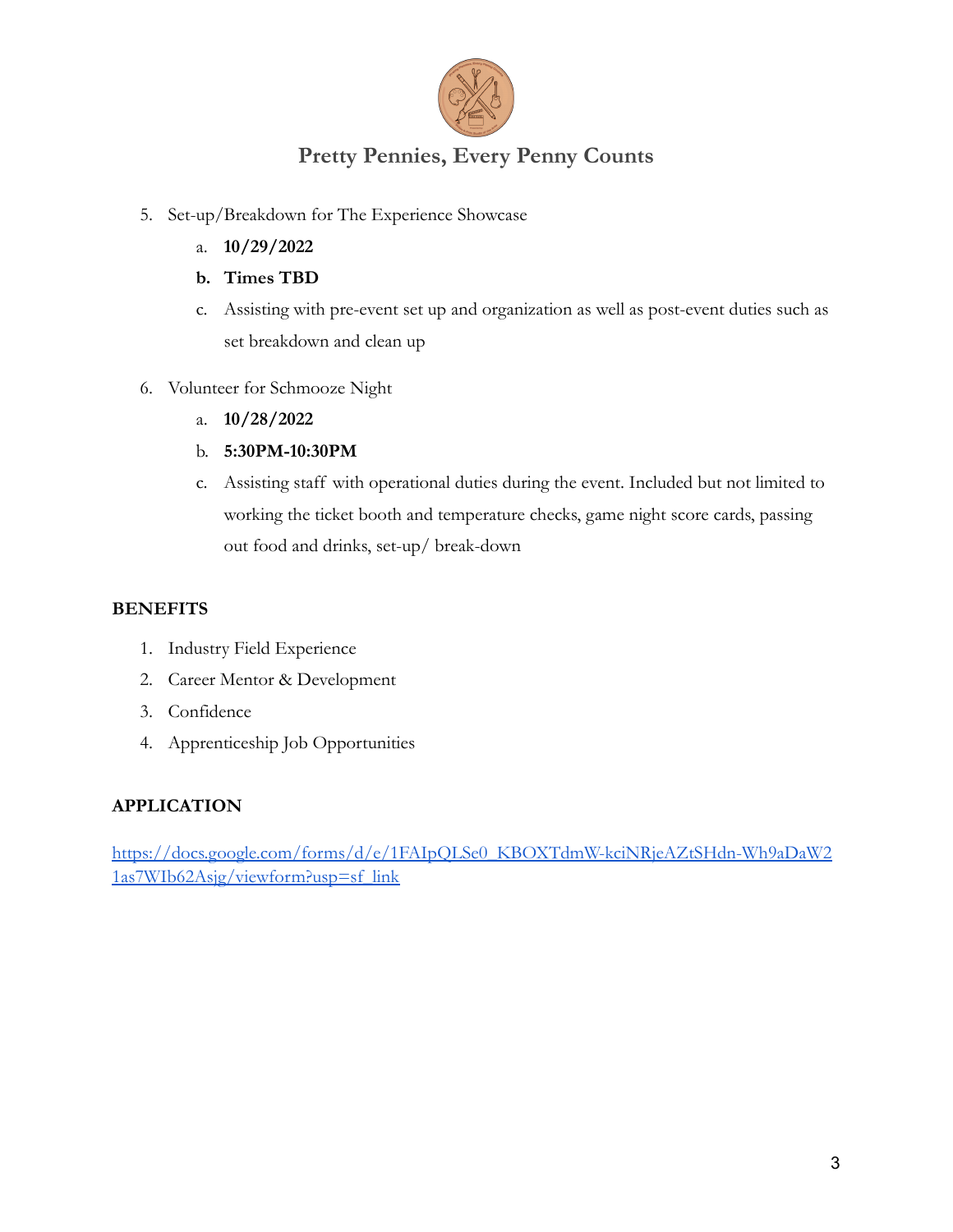

## **Culinary Art Premier Scholarship**

#### **SCHOLARSHIP DESCRIPTION**

The Culinary Art Premier Scholarship provides financial assistance and promotion of the arts for college and upperclassmen high school students pursuing a major in culinary, performing arts, visual arts, arts, design, fashion, production or related field. Applicants must be currently enrolled and show proof of transcripts as well as be a participant in the Culinary Art Premier. The Culinary Art Premier is Pretty Pennies, Every Penny Counts annual art exhibit which will showcase the work of creative professionals and push aspiring artists to elevate their minds as we challenge their artistic capabilities. To learn more about participant requirements for The Culinary Art Premier, visit <https://www.eventbrite.com/e/133801226069>. Teams will consist of 5 (Chef, MUA, Stylist, Model and Artist), your mission? Create a cohesive masterpiece of food, makeup, design, and art, all under one theme. Attendees will have a chance to vote on their favorite presentation. Top teams will have the opportunity to win scholarships, endowments, and other prizes!

An Advisory Committee will select the scholarship winner (subject to the approval of the Board of Directors of Pretty Pennies, Every Penny Counts). No member of the Advisory Committee, or his or her immediate family, shall be eligible for scholarship assistance during his or her tenure on the Advisory Committee. The Advisory Committee retains the right to withhold scholarship grants in any year if no candidate is determined to be qualified.

Pretty Pennies, Every Penny Counts shall notify the chosen scholarship recipient(s) of its decision. The scholarship payment will be made after Pretty Pennies, Every Penny Counts July Board Meeting and after the selected student notifies Pretty Pennies, Every Penny Counts. All scholarship checks will be made payable to the university for the student.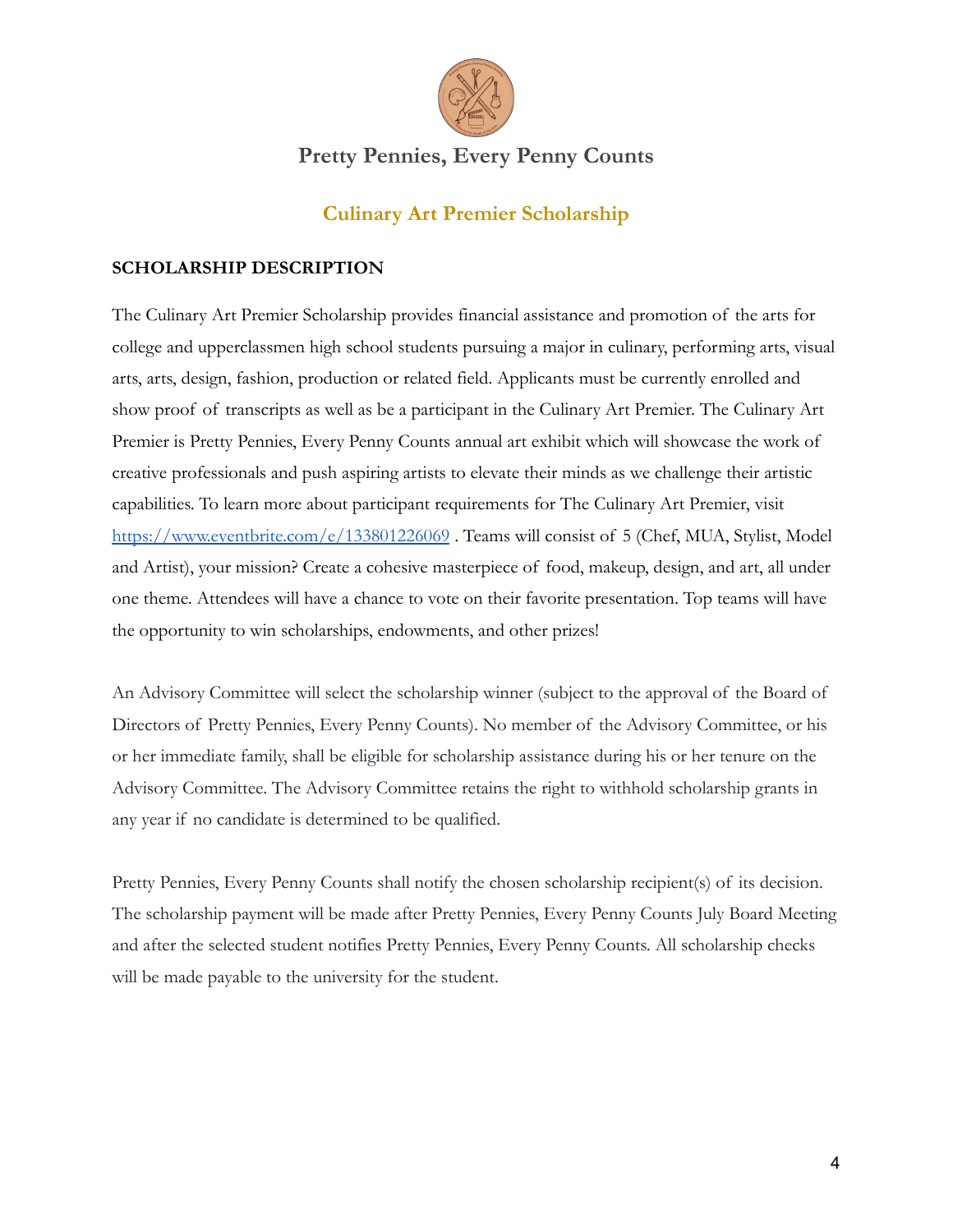

### **CONTINGENCIES**

Applicants must maintain a GPA of 2.0, if the awardee violates the requirement they will be allotted a semester to raise their GPA. The awarded scholarship will become void if the student is convicted of any crime between the awarded date and payable date. If the student changes his/her major to one outside of the scope, the scholarship will no longer be applicable. In the event of a major change, please notify Prime & Prim Studio of the Arts to verify the status of the awarded scholarship.

### **BENEFITS**

- 1. Industry Field Experience
- 2. Career Mentor & Development
- 3. Confidence
- 4. Apprenticeship Job Opportunities

### **APPLICATION**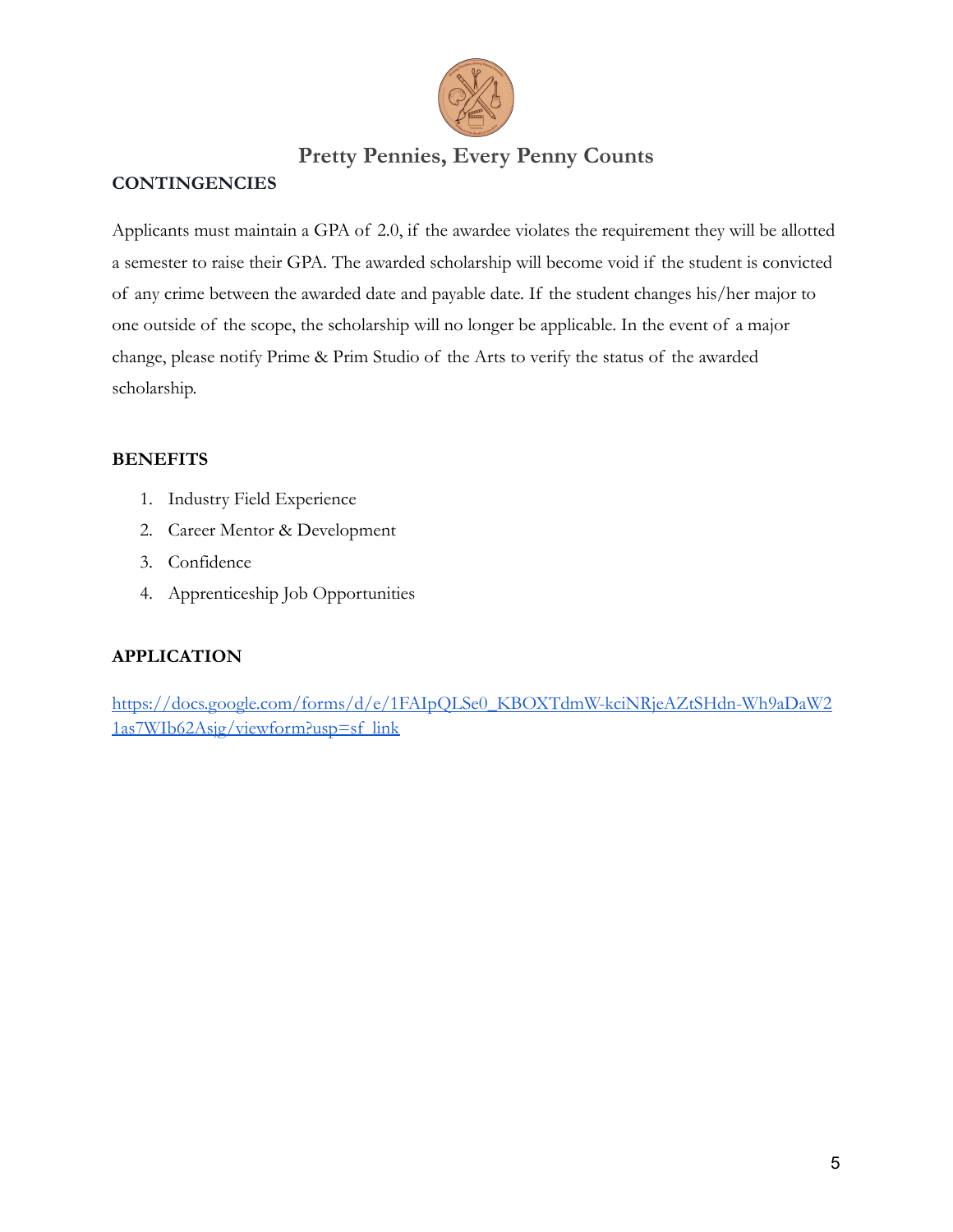

## **Model Fitness Scholarship**

### **SCHOLARSHIP DESCRIPTION**

The Model Fitness Scholarship provides financial assistance and promotion of the arts for college and upperclassmen high school students pursuing a major in fashion, performing or visual arts, fitness, or related field. Applicants can be currently enrolled and/or show proof of transcripts. The Model Fitness Campaign is a six month campaign to market and advertise the importance of physical fitness and appearance for creatives pursuing a career in fashion and entertainment. To learn more about participation requirements for The Model Fitness Scholarship, visit [www.primeprim2013.com](http://www.primeprim2013.com). Selected participants will be the face of the Model Fitness program and required to adhere to contract specifics.

An Advisory Committee will select the scholarship winner (subject to the approval of the Board of Directors of Pretty Pennies, Every Penny Counts). No member of the Advisory Committee, or his or her immediate family, shall be eligible for scholarship assistance during his or her tenure on the Advisory Committee. The Advisory Committee retains the right to withhold scholarship grants in any year if no candidate is determined to be qualified.

Pretty Pennies, Every Penny Counts shall notify the chosen scholarship recipient(s) of its decision. The scholarship payment will be made after Pretty Pennies, Every Penny Counts July Board Meeting and after the selected student notifies Pretty Pennies, Every Penny Counts. All scholarship checks will be made payable to the university for the student.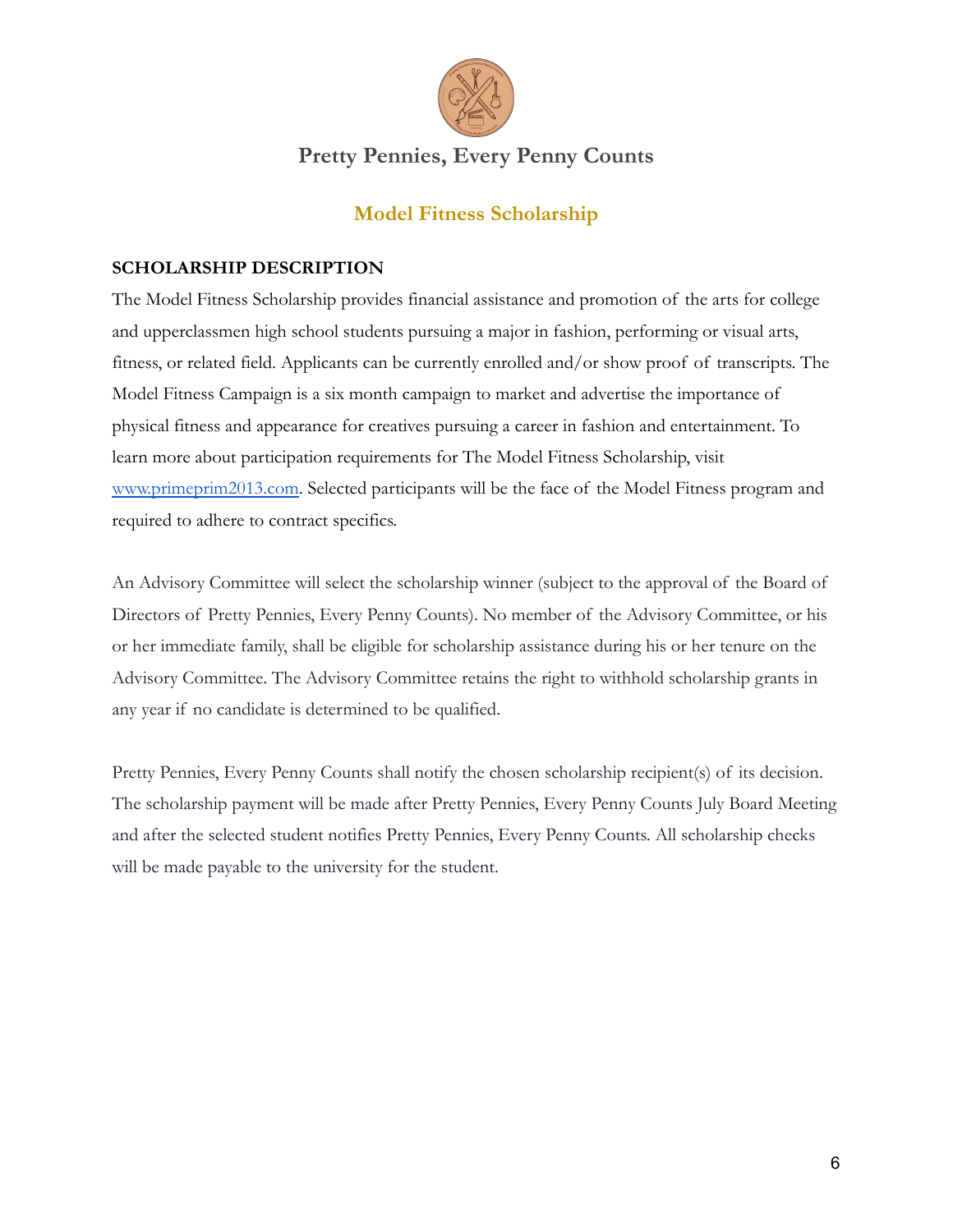

### **CONTINGENCIES**

Applicants must maintain a GPA of 2.0, if the awardee violates the requirement they will be allotted a semester to raise their GPA. The awarded scholarship will become void if the student is convicted of any crime between the awarded date and payable date. If the student changes his/her major to one outside of the scope, the scholarship will no longer be applicable. In the event of a major change, please notify Prime & Prim Studio of the Arts to verify the status of the awarded scholarship.

### **BENEFITS**

- 5. Industry Field Experience
- 6. Career Mentor & Development
- 7. Confidence
- 8. Apprenticeship Job Opportunities

### **APPLICATION**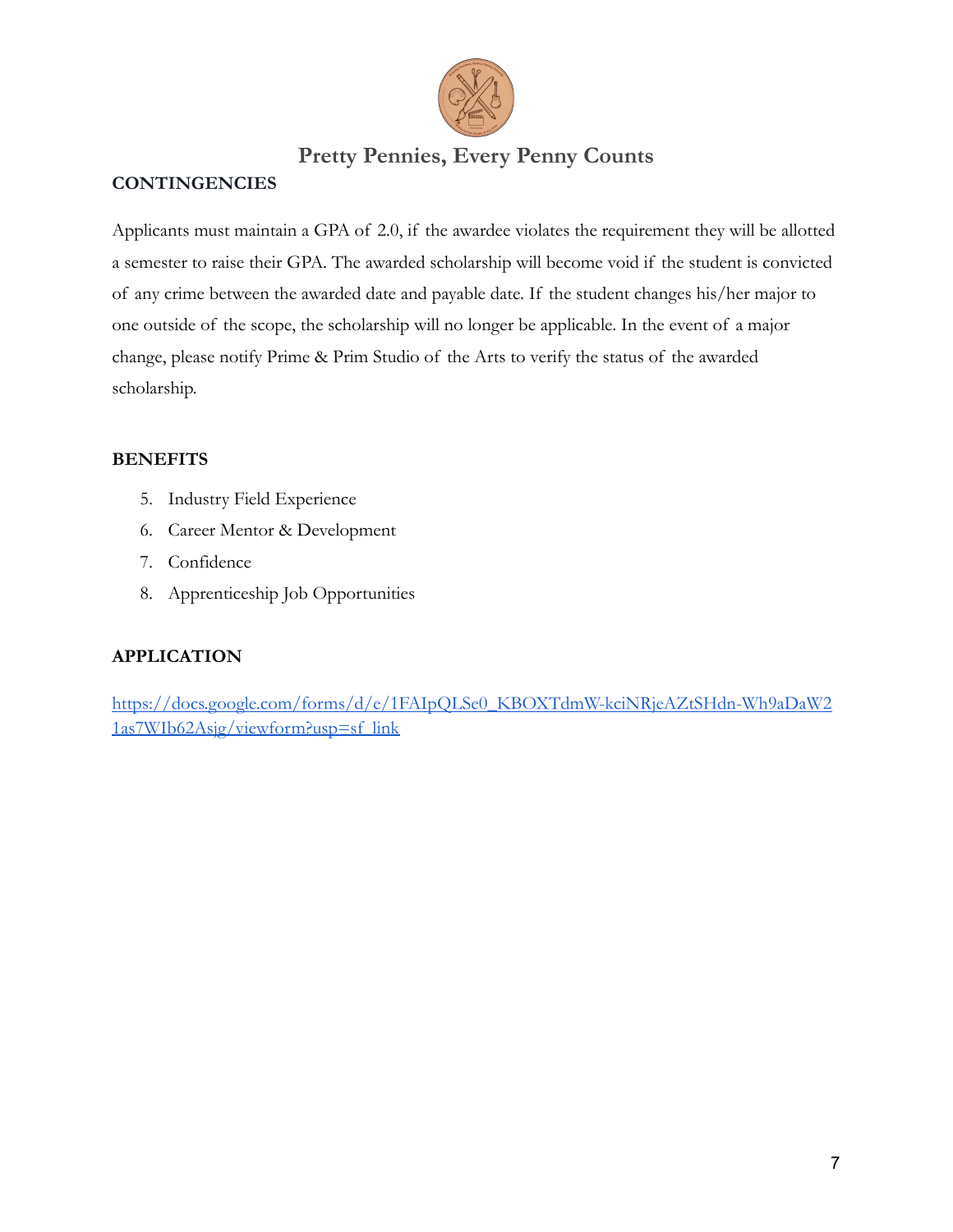

## **Underground Cockpit Scholarship**

### **SCHOLARSHIP DESCRIPTION**

The Underground Cockpit Scholarship provides financial assistance and promotion of the arts for college and upperclassmen high school students pursuing a major in dance, fashion, performing or visual arts, or related fields. Applicants can be currently enrolled and/or show proof of transcripts. The Underground Cockpit gives aspiring dancers the chance to compete competitively in a non adversarial environment for the cockpit CROWN. There can only be one winner! There's a twist...you have to catch the beat. This a six month campaign to market and advertise the importance of dance and fitness for creatives pursuing a career in fashion and entertainment. To learn more about participation requirements for The Underground Cockpit Scholarship, visit [www.primeprim2013.com](http://www.primeprim2013.com). Selected participants will be the face of the Underground Cockpit campaign and required to adhere to contract specifics.

An Advisory Committee will select the scholarship winner (subject to the approval of the Board of Directors of Pretty Pennies, Every Penny Counts). No member of the Advisory Committee, or his or her immediate family, shall be eligible for scholarship assistance during his or her tenure on the Advisory Committee. The Advisory Committee retains the right to withhold scholarship grants in any year if no candidate is determined to be qualified.

Pretty Pennies, Every Penny Counts shall notify the chosen scholarship recipient(s) of its decision. The scholarship payment will be made after Pretty Pennies, Every Penny Counts July Board Meeting and after the selected student notifies Pretty Pennies, Every Penny Counts. All scholarship checks will be made payable to the university for the student.